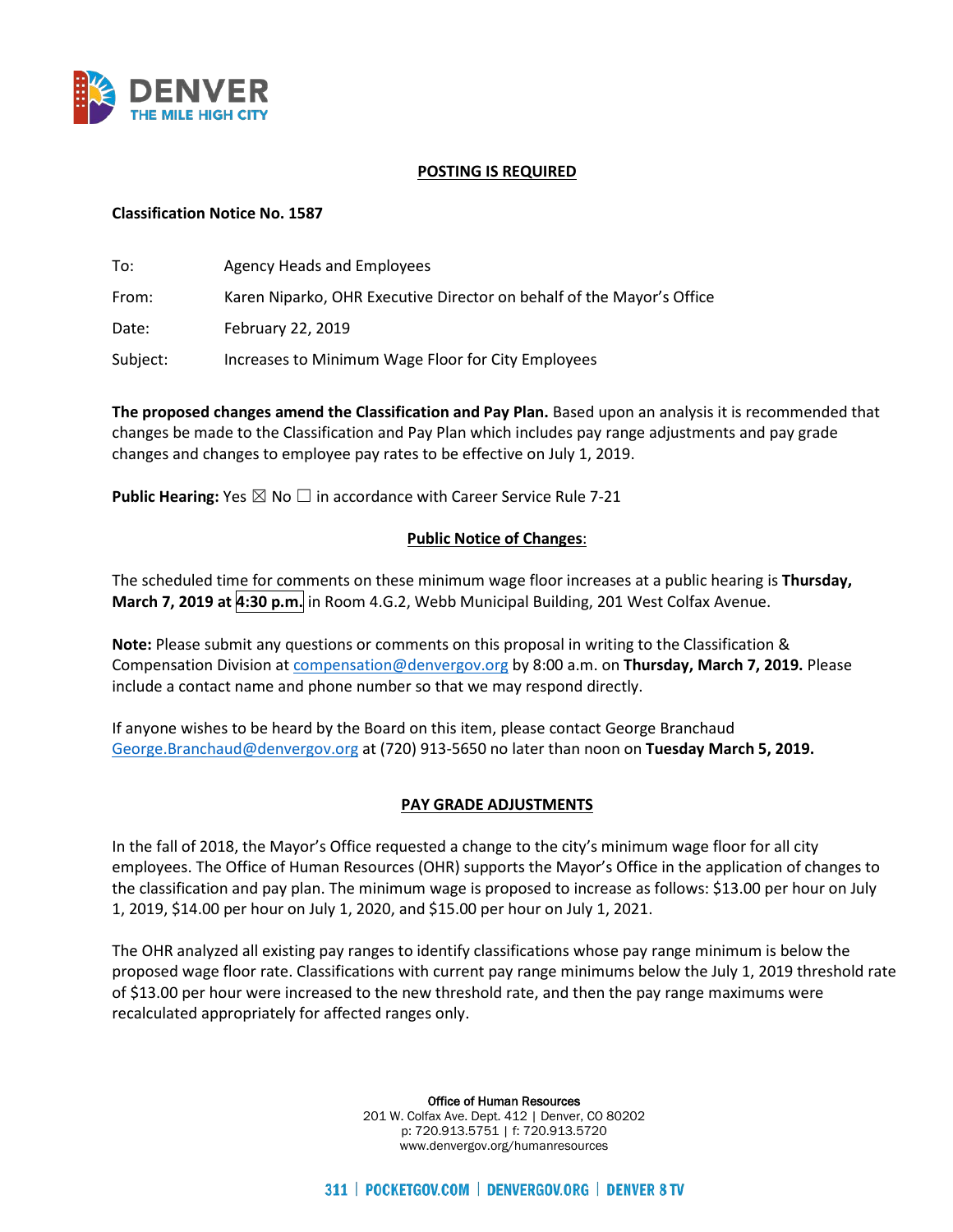## **EMPLOYEE PAY ADJUSTMENTS**

For the employee impact and cost analysis, all employees in affected pay ranges were provided pay increases. If any employee's current pay rate fell below any adjusted pay range minimum, their pay rate was increased to the new range minimum. For other employees whose pay rate was in the pay range, they will maintain their current placement in the pay range. For any employee whose pay rate was above range maximum, there was no change to the employee's pay rate.

| Compensation<br>Grade | <b>Pay Range</b><br><b>Minimum</b> | Q2 Minimum | Q3 Minimum/<br>Range<br><b>Midpoint</b> | Q4 Minimum | <b>Pay Range</b><br><b>Maximum</b> |
|-----------------------|------------------------------------|------------|-----------------------------------------|------------|------------------------------------|
| $A-403$               | \$13.00                            | \$13.00    | \$13.00                                 | \$13.00    | \$13.00                            |
| A-604                 | \$13.00                            | \$14.49    | \$15.99                                 | \$17.48    | \$18.98                            |
| B-403                 | \$13.00                            | \$13.00    | \$13.00                                 | \$13.00    | \$13.00                            |
| $C-605$               | \$13.00                            | \$14.49    | \$15.99                                 | \$17.48    | \$18.98                            |
| $J-405$               | \$13.00                            | \$13.00    | \$13.00                                 | \$13.00    | \$13.00                            |
| $J-606$               | \$13.00                            | \$14.49    | \$15.99                                 | \$17.48    | \$18.98                            |
| $Z - 116$             | \$13.00                            | \$14.20    | \$15.40                                 | \$16.61    | \$17.81                            |

#### **REVISED PAY RANGES**

# **PAY RATE, PAY GRADE, OR PAY RANGE CHANGE**

| Job<br>Code   | <b>Class Title</b>                        | <b>Current</b><br>Grade | <b>Current Range</b>        | Proposed<br>Grade | <b>Proposed Range</b>      |
|---------------|-------------------------------------------|-------------------------|-----------------------------|-------------------|----------------------------|
| AC1520        | Administrative Support Assistant I        | $C-605$                 | $($12.90-15.87-18.83)$      | $C-605$           | $($13.00-15.99-18.98)$     |
| <b>BC1518</b> | Administrative Support Assistant I        | $C-605$                 | $($12.90-15.87-18.83)$      | $C-605$           | $($13.00-15.99-18.98)$     |
| CC1480        | Administrative Support Assistant I        | $C-605$                 | $($12.90-15.87-18.83)$      | $C-605$           | $($13.00-15.99-18.98)$     |
| LC1482        | <b>Administrative Support Assistant I</b> | $C-605$                 | $(512.90 - 15.87 - 18.83)$  | $C-605$           | $( $13.00-15.99-18.98)$    |
| MC2429        | Administrative Support Assistant I        | $C-605$                 | $($12.90-15.87-18.83)$      | $C-605$           | $($13.00-15.99-18.98)$     |
| VC1521        | Administrative Support Assistant I        | $C-605$                 | $($12.90-15.87-18.83)$      | $C-605$           | $($13.00-15.99-18.98)$     |
| YC1478        | Administrative Support Assistant I        | $C-605$                 | $($12.90-15.87-18.83)$      | $C-605$           | $( $13.00-15.99-18.98)$    |
| CJ1877        | Custodian                                 | $J-606$                 | $($12.87-15.83-18.79)$      | $J-606$           | $($13.00-15.99-18.98)$     |
| LJ1878        | Custodian                                 | $J-606$                 | $($12.87-15.83-18.79)$      | $J-606$           | $($13.00-15.99-18.98)$     |
| CJ2525        | Food Service Worker                       | $J - 603$               | $($11.26-13.85-16.44)$      | $J-606$           | $($13.00-15.99-18.98)$     |
| CC2529        | Golf and Pro Shop Assistant               | $C-605$                 | $(512.90 - 15.87 - 18.83)$  | $C-608$           | $($14.74-18.13-21.52)$     |
| CG2943        | <b>Golf Cart Attendant</b>                | $Z - 114$               | $( $11.10-13.15-15.20)$     | $Z-116$           | $( $13.00-15.41-17.81)$    |
| RG2944        | <b>Golf Sales Associate</b>               | $Z-116$                 | $($12.41-14.71-17.00)$      | $Z-118$           | $($14.27-16.91-19.55)$     |
| CG2378        | <b>Golf Starter and Ranger</b>            | $Z - 114$               | $( $11.10-13.15-15.20)$     | $Z-116$           | $($13.00-15.41-17.81)$     |
| CJ2546        | Laundry Worker                            | $J - 603$               | $( $11.26 - 13.85 - 16.44)$ | $J-606$           | $($13.00-15.99-18.98)$     |
| RG3067        | Lead Usher                                | $Z-117$                 | $( $13.31 - 15.77 - 18.23)$ | $Z - 120$         | $($16.41-19.45-22.48)$     |
| LG2888        | Library Aide                              | $Z-115$                 | $(511.57-13.71-15.85)$      | $Z-116$           | $($13.00-15.41-17.81)$     |
| RG2401        | Lifeguard                                 | $Z - 114$               | $( $11.10-13.15-15.20)$     | $Z-116$           | $($13.00-15.41-17.81)$     |
| CG2113        | Park Seasonal Laborer                     | $Z - 114$               | $( $11.10-13.15-15.20)$     | $Z-116$           | $($13.00-15.41-17.81)$     |
| TJ2465        | Parks Intern I                            | $J-405$                 | (511.84)                    | $J-405$           | (513.00)                   |
| TB0017        | <b>Public Safety Cadet</b>                | B-403                   | ( \$11.54)                  | B-403             | (513.00)                   |
| RG2909        | <b>Recreation Assistant</b>               | $Z - 114$               | $($11.10-13.15-15.20)$      | $Z-116$           | $($13.00-15.41-17.81)$     |
| RG3066        | Senior Usher                              | $Z-115$                 | $( $11.57-13.71-15.85)$     | $Z-118$           | $(514.27 - 16.91 - 19.55)$ |
| RG2347        | Usher                                     | $Z - 114$               | $( $11.10-13.15-15.20)$     | $Z-116$           | $( $13.00-15.41-17.81)$    |
| CJ2622        | <b>Washing Machine Operator</b>           | $J-605$                 | $($12.31-15.14-17.97)$      | $J-606$           | $($13.00-15.99-18.98)$     |